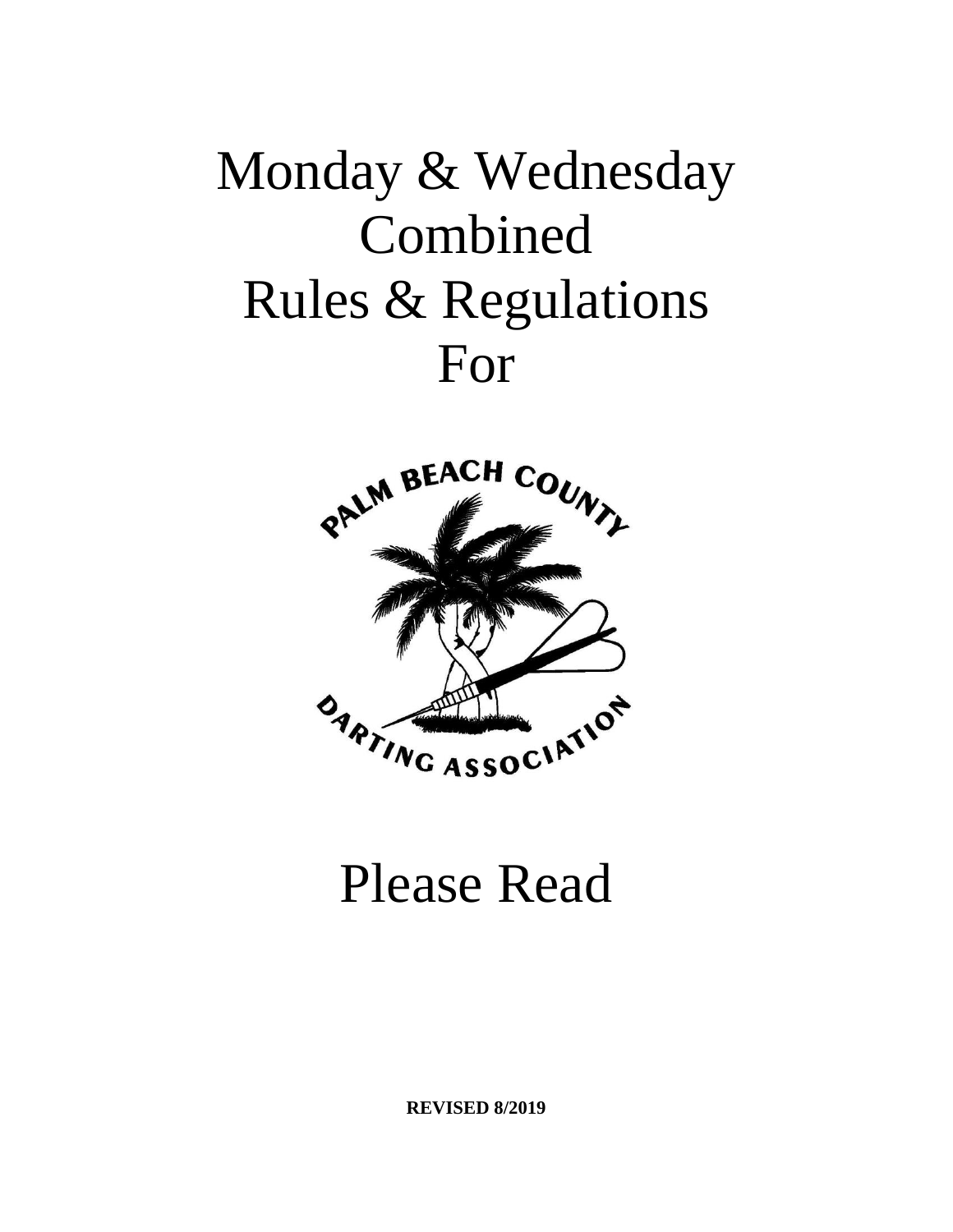# **TABLE OF CONTENTS**

| 1)  | <b>FEES</b>                      |                                                 |
|-----|----------------------------------|-------------------------------------------------|
|     | A) Member Registration Fee       | 1                                               |
|     | <b>B)</b> Bar Sponsor Fee        | 1                                               |
|     | <b>C)</b> Fees Due Dates         | $\mathbf{1}$                                    |
| 2)  | DATE AND TIME OF                 |                                                 |
|     | <b>MATCHES</b>                   |                                                 |
|     | A) Monday and Wednesday          |                                                 |
|     | <b>League Dates</b>              | 1                                               |
|     | <b>B)</b> Starting Time          | 1                                               |
| 3)  | <b>MATCH FORMAT</b>              |                                                 |
|     | A) Monday Night Format           | 1                                               |
|     | <b>B) Wednesday Night Format</b> | $\mathbf{1}$                                    |
|     | C) Line Up                       | $\boldsymbol{2}$                                |
|     | D) Order of Play                 |                                                 |
|     | E) Who May Play                  |                                                 |
|     | F) Choosing a Board              |                                                 |
|     | <b>G) Practice Rounds</b>        |                                                 |
|     | <b>H) Settling Disputes</b>      | $\begin{array}{c} 2 \\ 2 \\ 2 \\ 2 \end{array}$ |
|     | 4) GAMES PLAYED AND              |                                                 |
|     | <b>FINISHES</b>                  |                                                 |
|     | A) USA Cricket                   | 3                                               |
|     | B) 801, 601, 501, or 401         | 3                                               |
|     | <b>C)</b> Bust Finishes          | 3                                               |
| 5)  | <b>TEAM PROFILE</b>              |                                                 |
|     | A) Number of Players             | 3                                               |
|     | <b>B) New Team Members</b>       | 3                                               |
|     | C) Adding a New Team             | 4                                               |
|     | <b>D)</b> Changes to Roster      | 4                                               |
|     | 6) <b>SCORING</b>                |                                                 |
|     | A) Who Throws the Cork           | 4                                               |
|     | <b>B)</b> Providing a Scorer     | 4                                               |
|     | C) Scoring                       | 4                                               |
|     | <b>D)</b> Corrections            | 4                                               |
|     | <b>E) Throwing Out of Turn</b>   | 4                                               |
|     | F) Scorer's Responsibilities /   |                                                 |
|     | <b>Limitations</b>               | 4                                               |
|     | G) Coaching                      | 4                                               |
|     |                                  |                                                 |
| 7). | <b>MATCH REPORT SHEETS</b>       |                                                 |
|     | A) Mon. & Wed. Nights            | 4                                               |
|     |                                  |                                                 |

| 8)<br><b>BYE</b><br>A) Position Round                                 | 4 |
|-----------------------------------------------------------------------|---|
| 9) POSTPONEMENTS                                                      | 4 |
| 10) PROTEST                                                           | 5 |
| 11) FORFEIT                                                           |   |
| A) Failure of a Team to Attend                                        |   |
| <b>Match</b>                                                          | 5 |
| <b>B</b> ) Use of a Unregistered Player                               | 5 |
| C) Who May Play                                                       | 5 |
| D) Points Earned & Forfeitures                                        | 5 |
| <b>E)</b> Season Forfeitures                                          | 5 |
| <b>F-1) Teams Dropping</b>                                            | 5 |
| <b>F-2)</b> Individuals Dropping                                      | 5 |
| 12) STANDINGS                                                         | 6 |
| <b>13) TIES</b>                                                       |   |
| A) Between Teams                                                      | 6 |
| B) All stars, High In and Out                                         | 6 |
| <b>C) Position Round</b>                                              | 6 |
| 14) AWARDS                                                            |   |
| A) 1 <sup>st</sup> , 2 <sup>nd</sup> & 3 <sup>rd</sup> Place Division | 6 |
| <b>B)</b> All-star Points                                             | 6 |
|                                                                       |   |
| <b>15) ALL-STAR POINTS</b>                                            |   |
| A) Scoring                                                            | 7 |
| <b>B) With Regards to Forfeiture</b>                                  |   |
| <b>Games</b>                                                          | 7 |
| 16) SPORTSMANSHIP                                                     | 7 |
| <b>17) DISCIPLINARY ACTIONS</b>                                       | 7 |
| <b>18) DRESS CODE</b>                                                 | 8 |
| 19) BAR CLOSING DURING                                                |   |
| <b>SEASON</b>                                                         | 8 |
| <b>20) RESPONSIBILITIES OF YOUR</b>                                   |   |
| <b>BAR</b>                                                            |   |
| A) Equipment                                                          | 8 |
| <b>DART BOARD SET UP</b>                                              | 9 |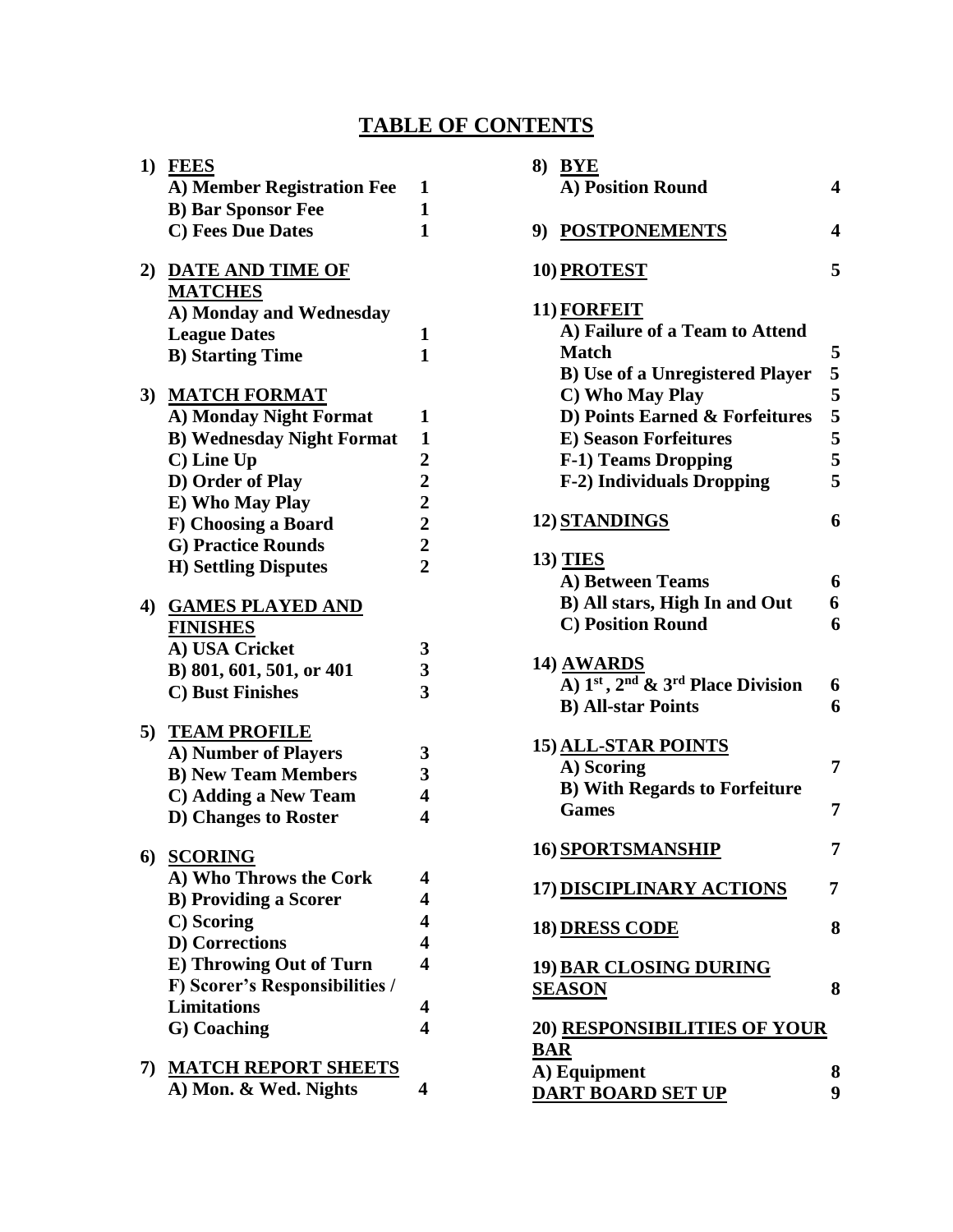# **1) FEES**

**A)** ALL MEMBERS of a team must be registered members of the PBCDA. To be a registered member you must pay the sum of \$30.00 per season per night you play as your LEAGUE FEE. This amount will be used to pay all charges incurred by the league in the running of the league. Players joining the league at any time during the season shall pay the FULL LEAGUE FEES. **Any returned checks are subject to a \$25.00 service charge.**

**B)** ALL BARS sponsoring a team or teams shall pay \$50.00 per team for the sponsorship fee per season, and must be paid by check made out to PBCDA by the date provided by invoice.

**C)** Individual fees to be paid by the third week of the league season. It is the responsibility of the TEAM CAPTAIN to see that these fees are collected and paid by the third week. Please make sure you put member information in memo area on check. Any unpaid member that participates in a game will not receive points won and will not receive all-stars.

# **2) DATE AND TIME OF MATCHES**

**A)** PBCDA league competition is schedule for Monday and Wednesday night, except for those weeks when a recognized national holiday falls on that day.

**B)** Starting time for the first match is 8:00 pm... A match not underway by 8:15pm is subject to FORFEIT. **This 8:15 time limit will be strictly enforced.**

# **3) MATCH FORMAT**

**A)** Each Monday night match consists of the following…

**1)** (4) singles game match of 401. Straight in/Double out. One point per game. Best 2 out of 3.

**2)** (4) singles game match of cricket. **DIVISION 1 ONLY** One point per game. Best 2 out of 3.

**3)** (2) doubles cricket matches. One point per game. Best 2 out of 3.

**4)** (2) doubles 501 matches. Double in/Double out. One point per game. Best 2 out of 3.

# **Division 1 total match points are 36. Division 2 total match points are 24.**

**B)** Each Wednesday night match consists of the following…

**1)** (4) singles game match of 401. Straight in/Double out. A LADY must play in second position. One point per game. Best 2 out of 3.

**2)** Mixed Trios Cricket. One player must be of the opposite sex. One point per game. Best 2 of 3. **3**) (2) doubles cricket matches. One point per game. Best 2 of 3.

**4**) (2) doubles 501 matches. Double in/Double out. One game each worth one point per game. A lady must play in the first match.

If a LADY is not available to play in a position were she must play that position would be left blank and the team can play short. (for example it would be 3 players vs 2 players in the trios cricket match)

# **All divisions total match points are 23.**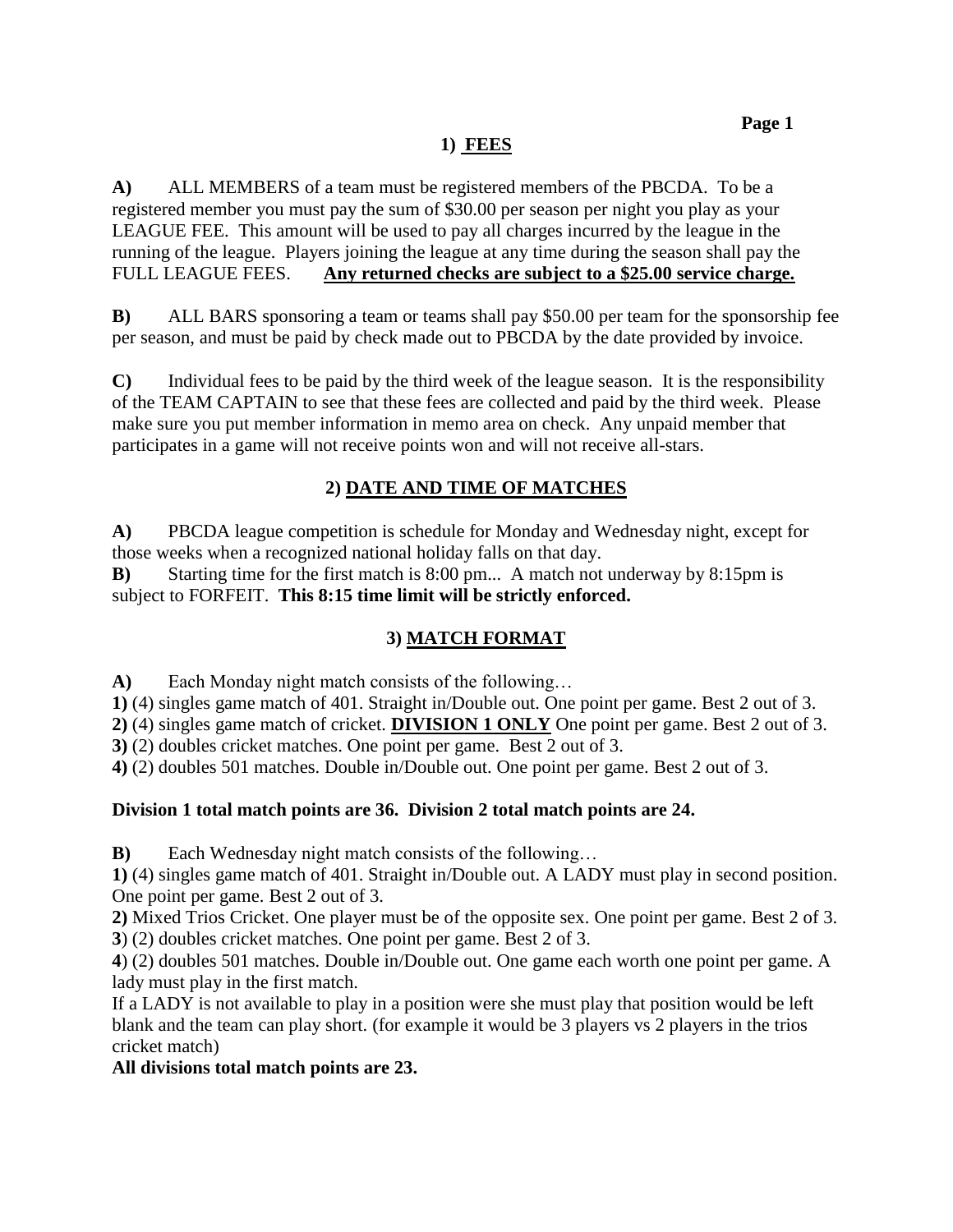#### **C)** Line ups

**1**) Monday and Wednesday Night… The Playing Line Up for the 401 game must be completed by the captains by 8:00pm. The team that is ahead on the current standing sheet shall write down their line up first, the other team then places the names of its players on the sheet, playing them against whomever they wish them to play. This will continue for all games. If the teams are TIED in the league standings (also the first night of play), a FLIP OF THE COIN by the team captains at the beginning of the match will determine who gives the lineup first.

# **D)** Order of Play

**1**) Monday Night… The submitted line up will be the playing order for the match, with NO SUBSTITUTIONS OR CHANGES. The match will start with the first game of 401 and all of the 401 games will be played. The second event DIVISION 1 ONLY single cricket matches. The third and fourth events will be the doubles matches. Each of the matches in each event will be played in the order that their names were submitted on the line up sheet. The playing order of all the matches will follow the correct numerical sequence, (i.e., Player #1 plays opposing #1 for the first match, etc. on down the line up sheet).

**2)** Wednesday Night… The submitted line up will be the playing order for the match, with NO SUBSTITUTIONS OR CHANGES (the only exception being the Mixed Trios game, where substitutions are allowed after each game of trios). The match will start with the first game of 401 and all of the 401 games will be played. The second event will be mixed trios cricket. The third event will be doubles cricket matches. The fourth event will be doubles 501. Each of the matches in each event will be played in the order that their names were submitted on the line up sheet. The playing order of all the matches will follow the correct numerical sequence, (i.e., Player #1 plays opposing #1 for the first match, etc. on down the line up sheet). A substituted player is allowed 9 warm up darts prior to the cork being thrown.

**E**) ALL REGISTERED MEMBERS of a team can be used in any order on their teams playing line up, providing no player is used more than once in each match or both doubles. PLAYERS CANNOT PLAY IN BOTH DOUBLES.

**F**) The home team has the prerogative of choosing the boards on which the match will be played. If two or more teams are playing at home on the same night, a flip of the coin between home team captains will determine which boards will be used for play.

**G**) The night's playing boards will be cleared for play, by MANAGEMENT of the ESTABLISHMENT no later than 30 minutes prior to the scheduled start of competition, so that it will be available for the players to warm up.

**H**) ANY DISPUTES that arise during the course of play must be settled in PRIVATE CONFERENCE by the TEAM CAPTAINS ONLY (not the entire team). If an agreement cannot be reached, see protest rule; pg 5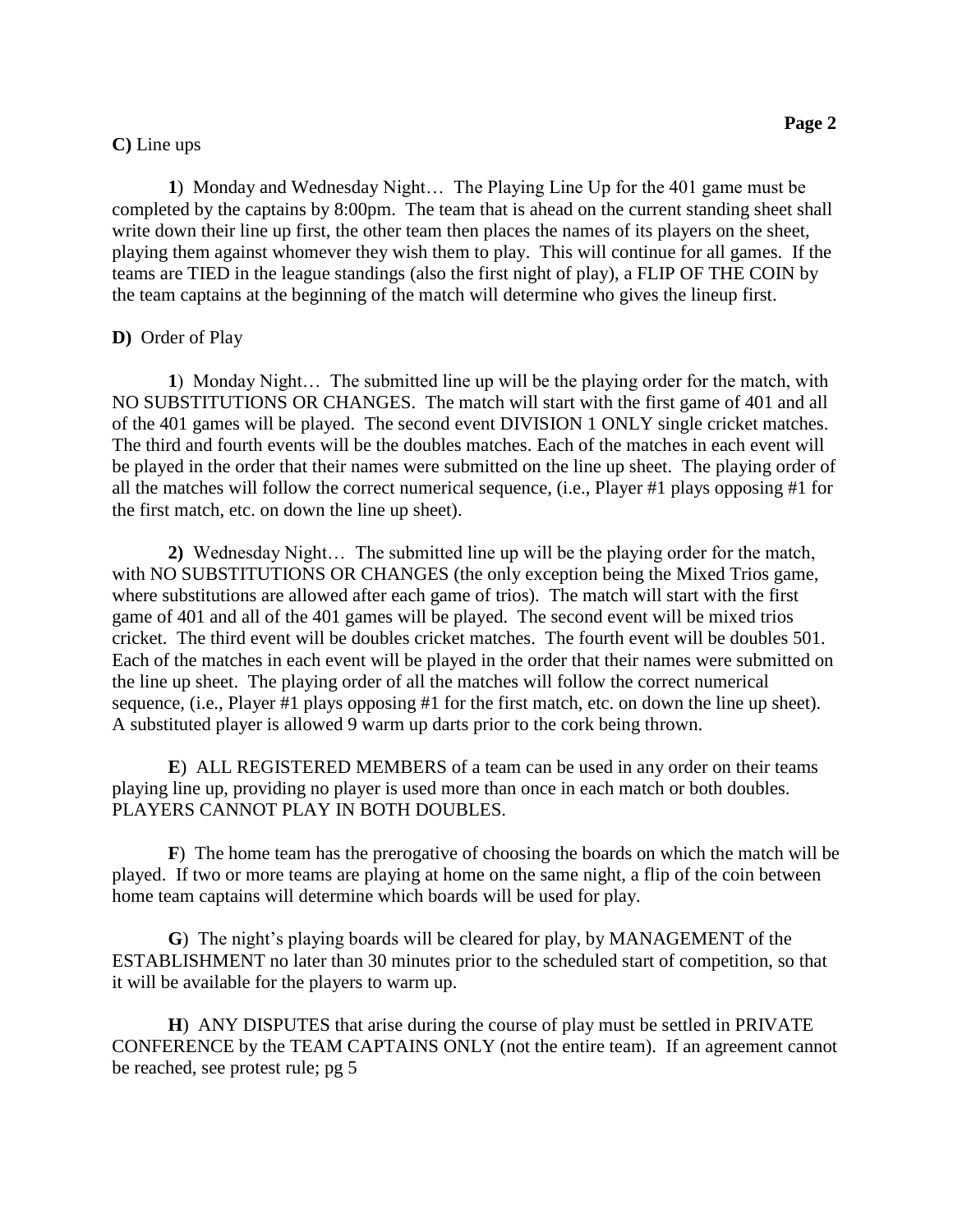#### **4) GAMES PLAYED AND FINISHES**

**A**) CRICKET. Only the number 20 through 15 and the BULLS-EYE are used. The OBJECT is to close (hit the number three (3) times, either by three singles, a double and a single or a triple) each of the numbers 20 through and including the 15 and the BULLS-EYE, in the event that an inning is hit four (4) or more times, the team doing this is awarded SCORE. This scoring applies only if the opposing team has not closed the inning. For example, the opposing team has not closed their 20's and you hit five (5) 20's. For this you close your 20's (that takes three (3) of the five 20's you hit) and you score the remaining two (2) 20's for a score of 40 points. If the opposing team is ahead in points, the point deficit must be made up by scoring in innings which the opposing team is still not closed. Closing all innings is NOT ENOUGH if you are behind in points. THE POINT DEFICIT MUST BE MADE UP. BULLS-EYES count as 25 points for a single, 50 points for a double. If you are behind on score you must score enough points on open innings or the BULLS-EYES to at least equal your opponents score or exceed it.

**B**) 01 games. To begin scoring 501 double in/double out, a player must land a dart in the outer (Double) ring of the board or a Double Bull. That dart, together with the darts thrown thereafter, shall be counted for score, subtracting from the initial 501 points. Each time you throw thereafter, you subtract the score until you get a point you can Double Out. To FINISH, a player's last thrown dart must land in a DOUBLE, which would reduce his remaining score to EXACTLY ZERO. For example... a score of 32 remaining points resulting in a last thrown dart of double 16. 401 games are played as Single in / Double out, the first dart may be landed in any value on the board to start, but you must double out as explain above.

**C**) BUST FINISHES. A player "BUST" when their dart(s) score more points than the remaining score. When this occurs, the score remains as it was prior to his throw. The next opposing team player then takes his regular turn. Game is over when double is hit regardless of any dart thrown after.

#### **5) TEAM PROFILE**

#### **A**) NUMBER OF PLAYERS

**1)** A MONDAY TEAM shall consist of a minimum of four (4) players and maximum of six (6) players, Must have at least 2 players to play.

**2**) A WEDNESDAY TEAM shall consist of a minimum of four (4) players and a maximum of seven (7) players, WEDNESDAY LEAGUE SHALL INCLUDE AT LEAST ONE OPPOSITE SEX PLAYER. Must have at least 2 players to play.

**B**) NEW TEAM MEMBERS, may be added at any time during the season, except for the last three (3) weeks of play, upon contacting one of the members of the MEMBERSHIP COMMITTEE 24 hrs before game time. For a member to play in the last three weeks of play they must have been on the roster on the team in the 4<sup>th</sup> week from the end or prior unless approved by the board of directors majority vote. The new member must pay his league fee to the captain and you must make arrangements to get it to the statistician.

There will be no switching of players from one team to another, except with board approval. Opposing team captain should be notified of new player.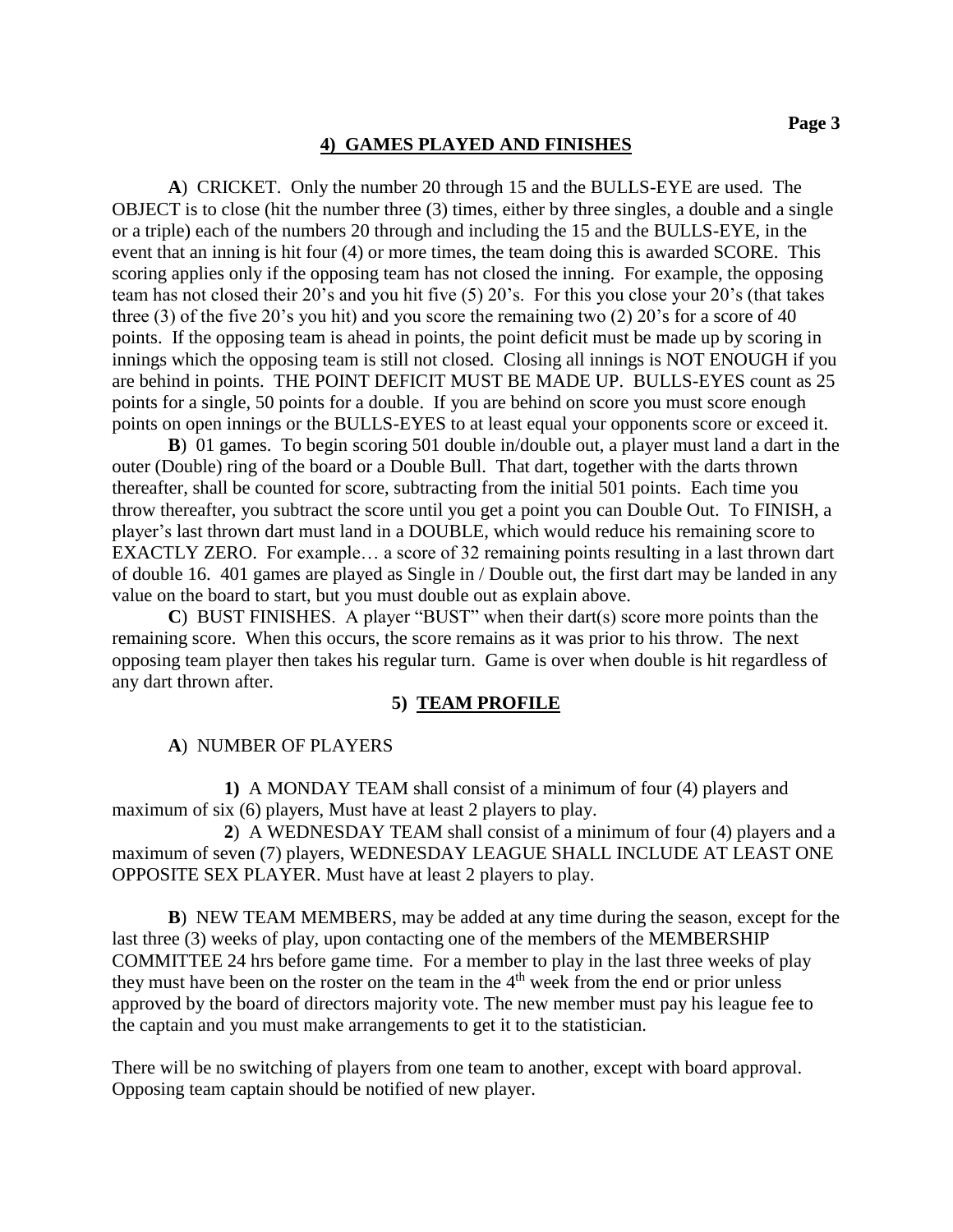**Page 4**

**C**) Under no circumstances shall a new team be added to the league once league play has commenced for the season unless approved by the board of directors majority vote.

**D**) Once your roster is turned in and your team is placed in a division, no one else will be allowed onto a team until approved by a member of the membership committee, 24 hrs in advance of the game time.

### **6) SCORING**

**A**) The visiting team always throws the first cork in a match event. Following by the loser of the game corking next. The winner of the cork begins the game. A cork constitutes any dart hitting the playing surface. Darts may not be touched until cork has been decided.

**B**) The captain of the team is responsible for providing a scorer for each match, if the players of the match so desire. The players have the option, however, of scoring the match themselves.

**C**) Darts may not be touched until the score is posted or acknowledged.

**D**) Any changes made to correct mistakes in scoring must be effected before the player throws, otherwise the score will stand as posted.

**E**) If a player throws out of turn, the opposing team has the option of having the round re-thrown or allowing the round to stand as posted, or have the player lose a turn.

**F**) The scorekeeper can tell the players what has been scored with the darts he has already thrown and what score is left for him to throw, but the scorekeeper cannot tell the throwing player what to throw at, even if the scorekeeper is on the same team as the player.

**G)** Coaching of a player is allowed only by the player's team.

#### **7) MATCH REPORT SHEETS**

A match score sheet will be kept and turned in by each captain for every week's match. Both captains must sign both match score sheets. Each team captain will hand deliver, or e-mail respective match report sheet to the statistician no later than Thursday at 8:00pm. If your sheet is not received no points or all-stars will be awarded. Check your all-star points on both sheets to make sure they are the same. If there is any discrepancy, the lower number of points shown on the two (2) sheets will be used. Please recheck your sheet to be sure that the date, name of team and all-stars agree and that both captains have signed both sheets. Also circle Home or Visitor.

#### **8) BYE**

There will be no all-stars thrown for byes with the exception of a position round. Match points will be given for position round byes only.

#### **9) POSTPONEMENTS**

A postponement may take place if both team captains agree to a postponement. The match will be played at the original location. A board member must be notified of the postponement and the date of the make up match. A postponed match may take place in the time frame that falls after the preceding scheduled night and before the following scheduled night of play.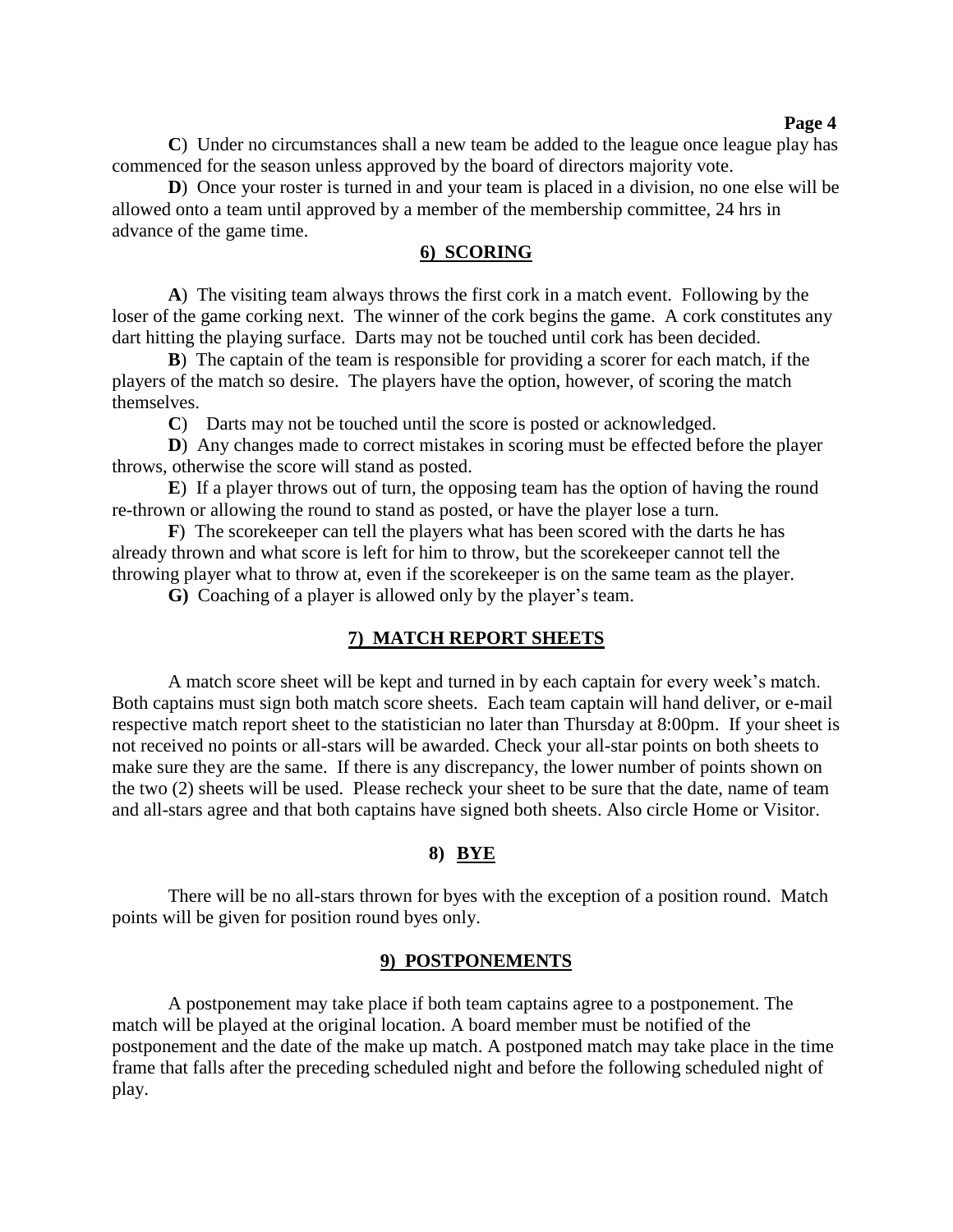Which gives a 13 day window of time to complete the match. If both team captains do not agree to a postponement then the match would remain unchanged and either played short of players or be a forfeit.

# **10) PROTEST**

The captain of a team may file a protest for any irregularity of a match. The opposing team must be notified at the time of the protest that the match is being played under protest from that point. The match shall then be played to its conclusion. The protest should be written on a separate piece of paper and turned in as usual, but a member of the board should be notified that night, if at all possible. A determination of the Grievance Committee will be made, then brought before the board for a final decision.

#### **11) FORFEIT**

**A**) A FORFEIT will be declared for failure of a team to attend a scheduled match. The points will be awarded to the attending team by giving them an average of there match points from the current cycle of play. A team must have two (2) players on Monday and two (2) on Wednesday showing up for a scheduled match and will be allowed to play as many games as possible without duplication within the individual matches and will forfeit the respective number of points for each game not played. With regard to the team events (Doubles and Trios) the team with the lesser number players shall have the option of playing these events; however they will miss one turn for each missing player in each round of play. I.e., A team playing against a team with fewer players would play turn for turn per number of players against the opposition. A two (2) person team playing against a three (3) person team would have only two (2) turns for every three (3) turns of their opponents. The Doubles matches would have the light team throwing once against the full team throwing twice. If the light team does not desire to play one (1) person against two (2) in the Doubles (at the light teams discretion), that particular Doubles match is declared a forfeit.

**B**) The Board may declare a forfeit for the use of an unregistered player. This use of an unregistered player will result in no points awarded for any won games he / she participated in. It is the team's responsibility to accept the penalty of playing short-handed if they cannot field a full team out of their registered players. If uncertain about a new player, make a note on the bottom of your score sheet.

**C**) All members of a team who are present at a match must be played (It is the option of the player, not the team and not the captain whether a player plays or not) during at least one of the events played during the nights league play.

**D**) Up until two (2) forfeitures, all-star points and team points count. After that, they fall under bye rules (No all-stars and points except for the position rounds). See bye rules.

**E**) A forfeiture consists of two (2) missed matches during either the same quarter or half during the season, depending on the number of times teams play each other.

**F-1**) PBCDA frowns upon teams dropping out at the end of the season because they are not in contention for a team trophy. Any team dropping out for this reason will not be eligible for the banquet or for any trophies. i.e., 180's, High Ins and High Outs.

Teams dropping out will be considered a bye and all match points will be awarded retroactively for the second half of the season.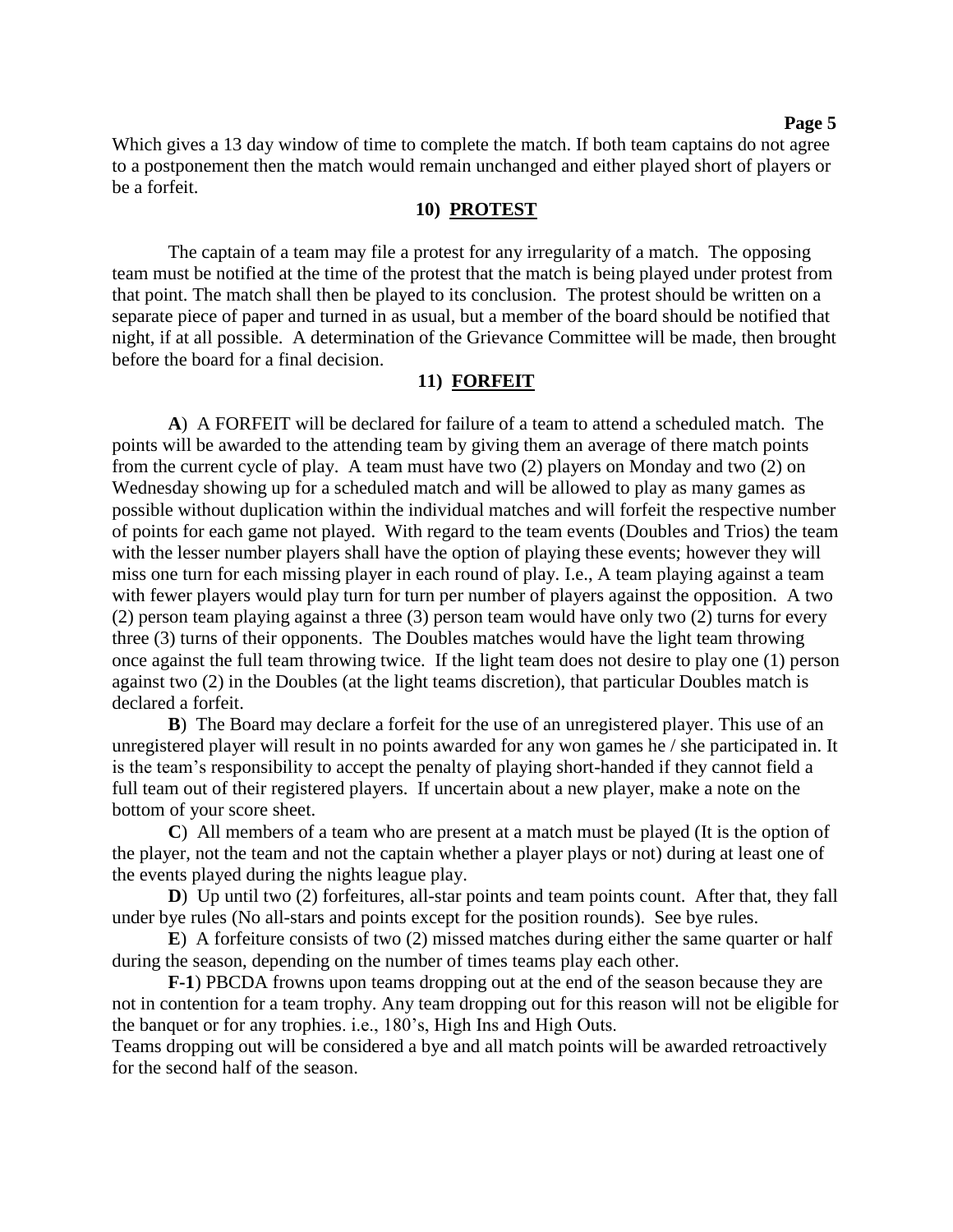**F-2**) Individuals that are on a team that drop will not be allowed to play next season unless approved by a majority board vote.

# **12) STANDINGS**

Team standings will be e-mailed to the captain or a representative by Saturday night. The cover sheet will have notices on them for players to keep informed of what is going on. It will be the responsibility of the receiver to bring it with them the night of play.

# **13) TIES**

**A**) If at the end of the season a tie exists between teams, the two teams have the option to have a playoff match to decide the winner if at the end of the playoff match there is still a tie then 1 (4) player team game of 801 double in double out will be played to decide the winner if both teams are not willing to participate in a playoff match then both teams will be awarded the appropriate trophies for that tie. (No all-star points will count in a playoff match)

**B**) All-Stars, High Ins or High Outs, All Ties Are Good For Trophies.

**C**) Position round ties will be broken by going back to the previous played matches and giving the team with the most total points the higher standing.

# **14) AWARDS**

**A**) Trophies shall be awarded to sponsoring bars and the individual members of the FIRST, SECOND, THIRD PLACE TEAMS in each division.(Exception if there are only four (4) teams in a division then there will only be trophies awarded for First and Second Place).

In the event that the sponsoring bar is no longer in business at the end of the season, the bar where the team finishes the season will get the trophy.

**B**) In addition, trophy awards will be made at the end of the league season for ALL-STAR points. The points shall be awarded based on the following:

**1)** The only scores that count here are scores that actually go on the scoreboard, either as a mark to close a number or as a score. For example…if you hit a triple 18 but, only needed one to close the 18, only one counts toward the score of the game.

**2)** 01 games; (95 and over). This will include scores thrown while "Doubling In or Out" as well as those thrown during the game.

**3)** HIGH IN (Doubling In, in a "01" game) Scores will be for the entire season and a trophy awarded for the highest score per division. A high score over 95 points would in addition, be added to the ALL-STAR points section of your match sheet. For example… if a player scores 152, Doubling In, that 152 would be listed under the ALL-STAR section on the line marked "140 to 159" and also on the line where it says "HIGH IN". (501 and 801 ONLY)

**4)** HIGH OUT (Doubling Out, in a "01" game) Scores will be kept for the entire season and trophy awarded for the highest score, Men's and Ladies. (Same as High In)

**5)** A trophy will be awarded for a ROUND OF NINE in Cricket.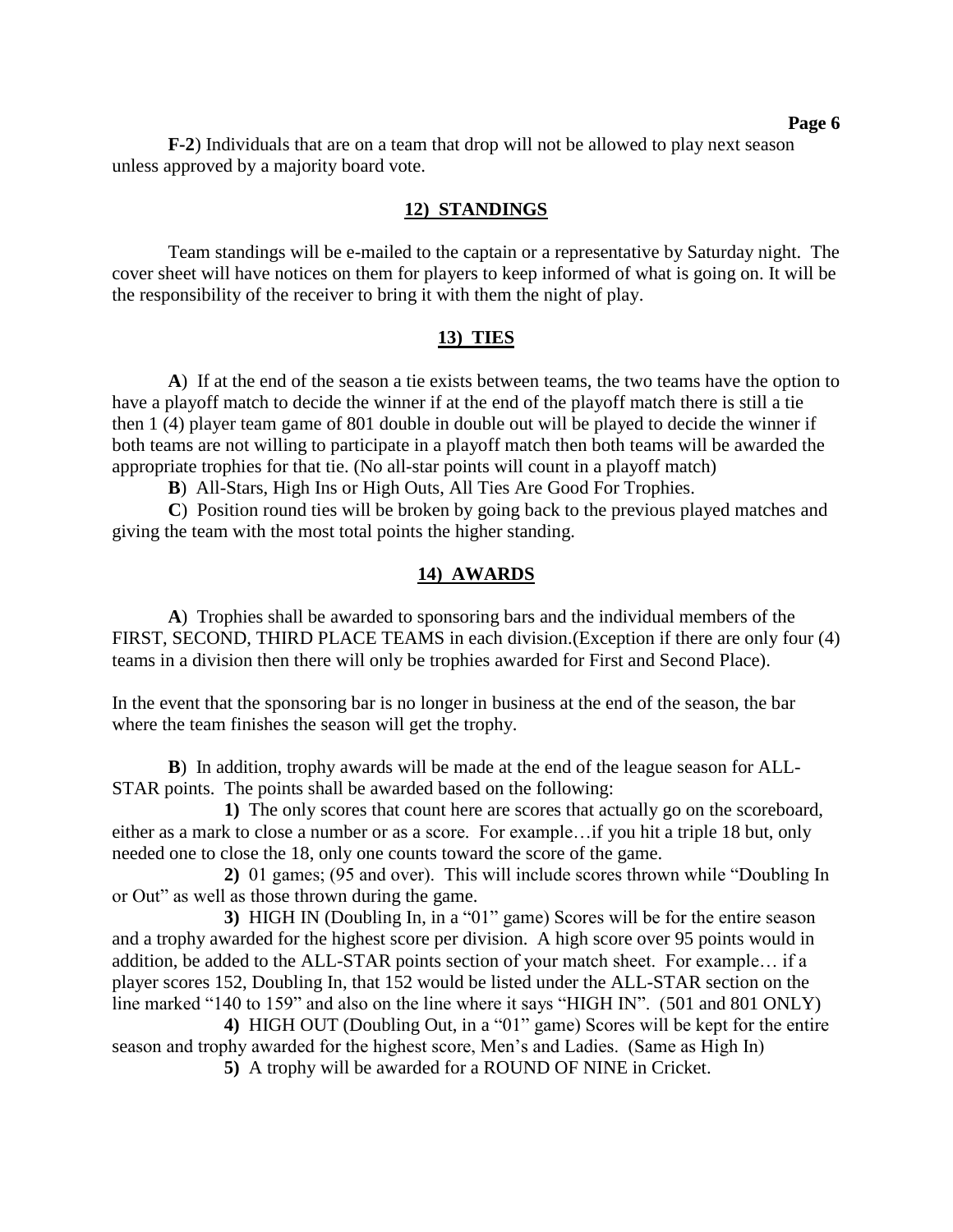**6)** A trophy will be awarded for a 180 in a "01" game.

**7)** A trophy will be awarded for 6 BULLS-EYES in Cricket.

**8)** Honorable Mention trophies will be given for Ins and Outs of 120 points or over, even if it's not the highest scoring in or out for the season.

#### **15) ALL-STAR POINTS**

**A)** ALL-STAR points shall be awarded for High "01", Rounds of Cricket and BULLS-EYES on the following basis.

| 95 to 119  | 1 point  | Round of 5 1 point  |  | 3 Bulls 2 points |
|------------|----------|---------------------|--|------------------|
| 120 to 139 | 2 points | Round of 6 2 points |  | 4 Bulls 3 points |
| 140 to 159 | 3 points | Round of 7 3 points |  | 5 Bulls 4 points |
| 160 to 179 | 4 points | Round of 8 4 points |  | 6 Bulls 5 points |
| 180        | 5 points | Round of 9 5 points |  |                  |

NOTE: You cannot combine all-star points and add them together. For example… if you shot 4 Bulls and a triple, you would have a round of seven for three (3) points only. You could not count the round of 7 plus count another 3 all-star points for the Bulls.

**B**) In the event that a player is not matched up to a player from the opposing team during a match as a result of there not being a full opposing team, the player being awarded the forfeited game shall have the option of throwing their all-stars for the game. The number of darts to be thrown is as follows… 30 Darts for all forfeited games.

All-star points count in forfeit games until such forfeit becomes a bye. All-stars on a forfeit must be witnessed by a opposing team captain or a board member.

#### **16) SPORTSMANSHIP**

Good sportsmanship shall prevail all PBCDA functions. Attempts to distract an opponent while he is throwing will not be tolerated! Complaints may result in the board taking disciplinary action. As so requested, by the thrower, all spectators must align themselves out of his line of vision and /or behind the position from which he is throwing. Heckling or other harassment is strictly forbidden. It is the home team's responsibility (and ultimately, the bar owner's or manager) to maintain the best of order during league play and the captains are responsible for the actions of their team members. Each player must abide by the rules of the bar he/she are playing in.

#### **17) DISCIPLINARY ACTION**

The board of directors of PBCDA reserve the right to either completely suspend a member's playing privileges or to place them on probation, any member of the association against whom complaints have been received. The probationary period would be determined by the Board of Directors, at the end of this period, if no additional complaints were forthcoming,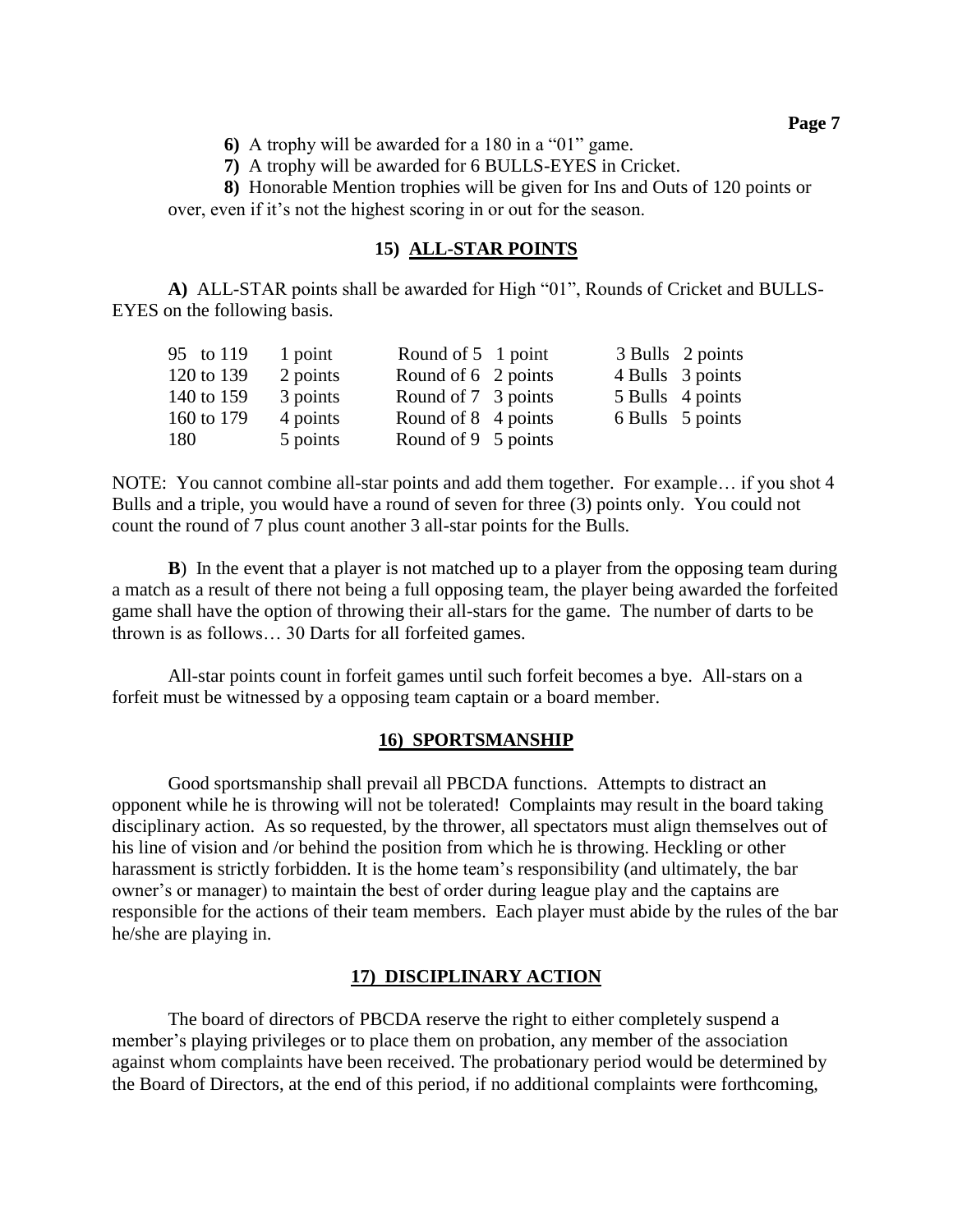the probation would then be terminated. The complaints would have to be determined to be valid by the Board before this disciplinary action would have been taken. Should additional complaints be received by the Board during the probationary period, and should those complaints be determined to be valid, the board reserves the right to suspend such member's membership privileges in the league, in addition to his other membership privileges in the association. It is hoped that all persona participating in the league, either as a player or sponsor, will assist in attaining the Association overall goal, the enjoyment, betterment and promotion of the game of darts in Palm Beach County. If it becomes necessary to suspend a member's membership in our association he/she will need a majority vote of the board to be reinstated.

# **18) DRESS CODE**

All league members shall dress in accordance with the rules established by the bar in which they will be playing. The various bar owners have requested this rule and if a team member arrives to play at a bar and is not appropriately dressed the bar owner or manager has been granted the option of refusing admittance to such player. It is the sole responsibility of the individual player to determine what various dress codes are for the participating bars.

# **19) BAR CLOSING DURING SEASON**

In the event a bar should close midseason or before the last (4) weeks: Teams may relocate providing the new location pays sponsor fees, if the closed bar has not paid and their boards are set to PBCDA standards, and providing the new bar has boards to accommodate all the teams.

The last four (4) weeks of the season matches will be played at "away" locations. If "away" location cannot accommodate the match must be played at a bar already established in league.

# **20) WHAT YOUR BAR IS RESPONSIBLE FOR**

### **A**) EQUIPTMENT

**1)** Equipment used during league competition, including tournaments and play offs, shall be of good quality and neither worn or dim. The Board of Directors has the right to require a participating bar to purchase a board of suitable quality. If the bar does not grant the request, the Board reserves the right to put the bars team at another bar until request is granted.

**2)** Dartboards shall be placed 5 feet 8 inches from the center of the bulls-eye to the floor with the 20 bed at the top center. The 20 bed shall be dark colored.

**3)** The foul line will be 7 feet 9-1/4 inches from center of the surface of the board to the foul line and will be 9 feet 7-1/2 inches from the center of the bulls-eye diagonally to the foul line. This is the toe line, with the front of the line at 7 feet 91/4 inches.

**4)** All league played dartboards shall be firmly anchored in good playing condition and well illuminated, preferably by florescent lighting.